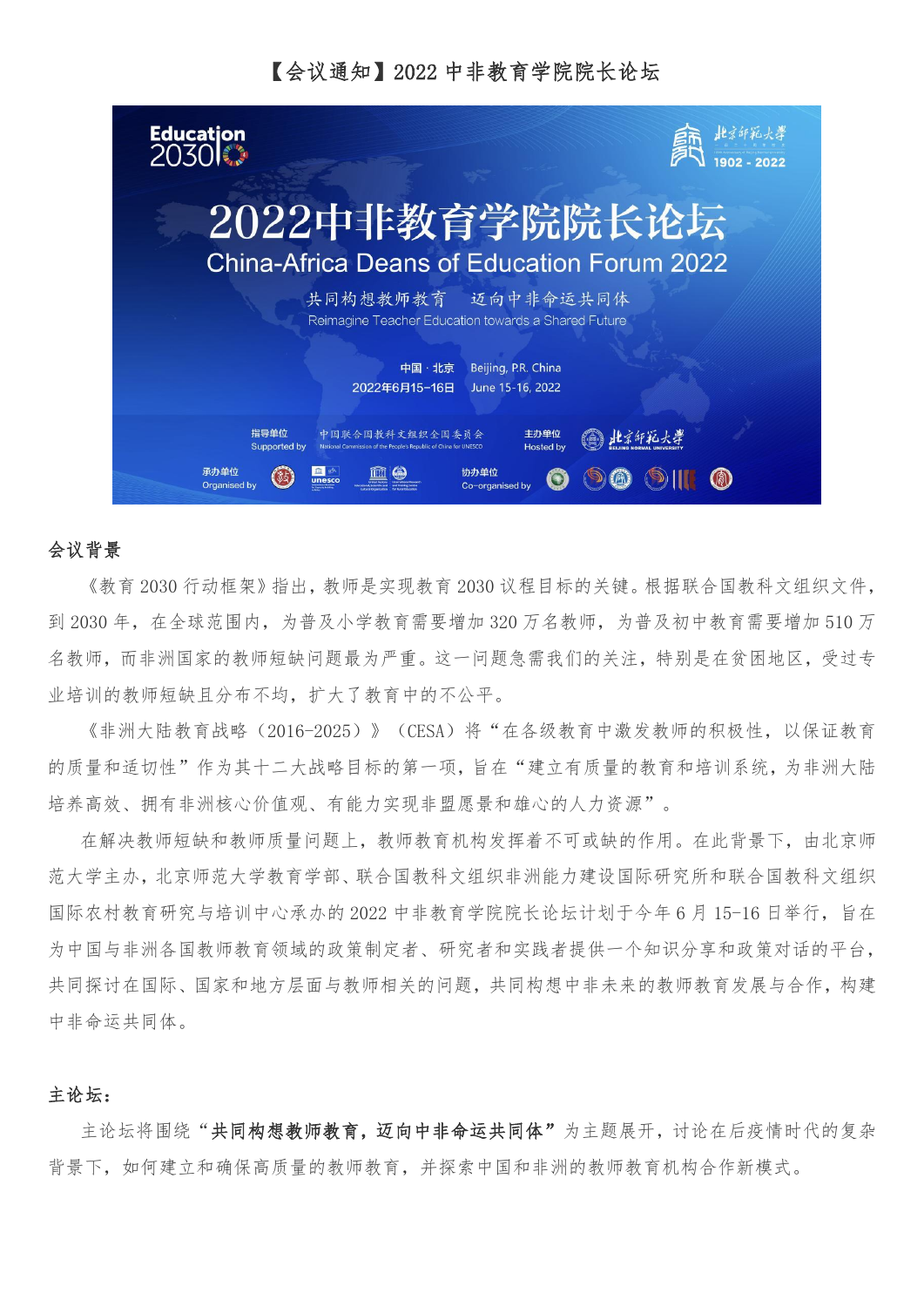## 分论坛一:新技术促进教师教育:成就与挑战

回顾包括信息通讯技术在内的新技术对教师培训和教师发展的包容性、公平性和质量的影响。来自 中国和非洲国家的教育学院院长将分享利用技术进行优质教师的培养和教师专业发展等领域的经验、挑 战与合作的可能。

#### 分论坛二:高质量乡村教师的培养:政策、实践与研究

参会者将讨论如何为农村学校培养更多的合格教师。从教师资格、教师教育项目的适切性、农村地 区的教师发展、支持与留任等方面分享相关政策、研究证据和创新实践。

#### 分论坛三:迈向和平与人类命运共同体的教育

参会嘉宾将分享目前在培训教师进行和平教育和可持续发展教育方面的经验、挑战和未来计划,探 讨迈向和平与人类命运共同体的教育理念与实践。

在此基础上,论坛还将重点讨论如何建立和加强伙伴关系,助力可持续发展目标的实现。

#### 组织单位

### 指导单位:中华人民共和国联合国教科文组织全国委员会

#### 主办单位:北京师范大学

#### 承办单位:

北京师范大学教育学部 联合国教科文组织非洲能力建设国际研究所

联合国教科文组织国际农村教育研究与培训中心

#### 协办单位:

教育部普通高校人文社会科学重点研究基地北京师范大学教师教育研究中心 教育部普通高等学校人文社会科学重点研究基地北京师范大学国际与比较教育研究院 教育部区域和国别研究基地浙江师范大学非洲研究院

## 支持单位:

北京师范大学教育学部惠妍国际学院

#### 会议日程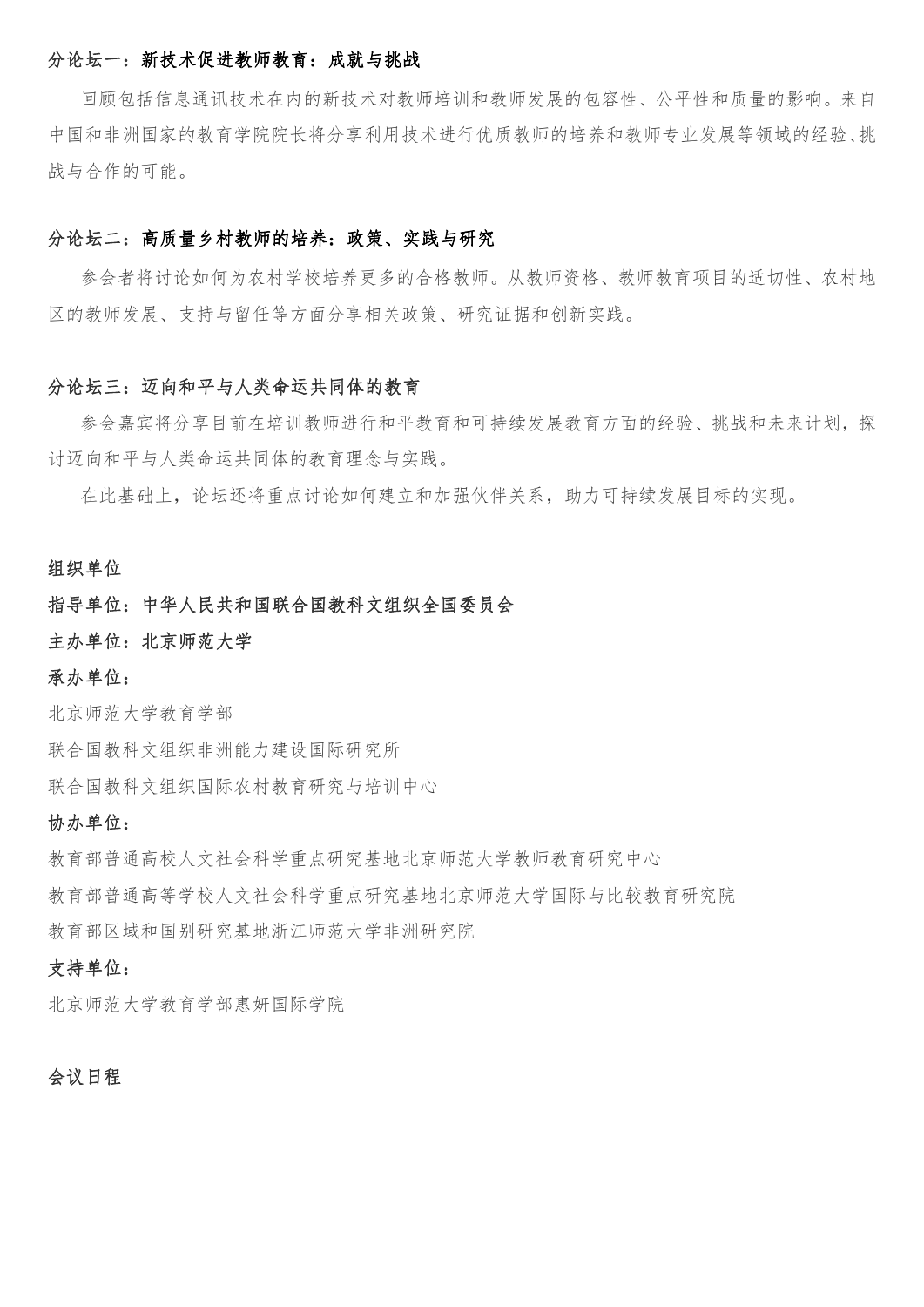|                      |                 | 第一天, 2022年6月15日                                         |
|----------------------|-----------------|---------------------------------------------------------|
| 时间                   | 议程              | 活动                                                      |
| $17$ :               | 开幕式             | 主持人: 朱旭东教授, 北京师范大学教育学部部长                                |
| $00-17:$<br>40       |                 | 嘉宾致辞:                                                   |
| (北京                  |                 | 北京师范大学副校长周作宇教授致欢迎辞                                      |
| 时间)                  |                 | ● 联合国教科文组织非洲能力建设国际研究所主任Yumiko Yokozeki博士致欢迎辞            |
|                      |                 | • 联合国教科文组织非洲优先和对外联络部门杜越先生致辞                             |
|                      |                 | 非洲联盟教育、科学、技术和创新委员Mohamed Belhocine教授阁下致辞<br>$\bullet$   |
|                      |                 | 中国联合国教科文组织全国委员会秘书长秦昌威先生致辞<br>$\bullet$                  |
|                      |                 | 合影                                                      |
| 17<br>$\sim$ 1.      | 主旨演讲            | 主持人: 曾晓东教授, 联合国教科文组织国际农村教育研究与培训中心执行主任                   |
| $40 - 19:$<br>$00\,$ |                 | 中国的教师队伍建设: 过去、现在与未来                                     |
| (北京                  |                 | 任友群教授, 中华人民共和国教育部教师工作司司长                                |
| 时间)                  |                 | 非洲的教师和教师教育<br>$\bullet$                                 |
|                      |                 | Dennis Sinyolo博士, 教育国际(非洲区)首席区域协调员                      |
|                      |                 | • 从美国教师教育教材内容价值取向看中国教师教育教材的优势                           |
|                      |                 | 朱旭东教授, 北京师范大学教育学部部长                                     |
|                      |                 | • 非洲的教师教育机构建设                                           |
|                      |                 | Josiah Ajiboye教授, 非洲教学规范机构联合会主席, 尼日利亚教师注册委员会首席<br>执行官   |
|                      |                 | 开幕式 & 主旨演讲-Zoom会议号: 825 8434 6610                       |
|                      |                 | 密码: 20220615                                            |
|                      |                 | 第二天, 2022年6月16日                                         |
| $17$ :               | 分论坛1:           | 主持人: Saliou Sall先生, 联合国教科文组织非洲能力建设国际研究所高级项目协调员          |
| $00-18:$<br>30       | 新技术促进<br>教师教育:成 | 汇报人: Ahmed Tlili博士, 副教授, 北京师范大学智慧学习研究院开放教育资源实验室联合<br>主任 |
| (北京<br>时间)           | 就与挑战            | 演讲嘉宾:                                                   |
|                      |                 | 教师教育的数字化转型: 思考与实践                                       |
|                      |                 | 夏立新教授, 华中师范大学副校长, 华中师范大学人工智能教育学部部长                      |
|                      |                 | 在教师持续专业发展中支持有效学习的学习共同体实践<br>$\bullet$                   |
|                      |                 | Maurice Nkusi先生, 纳米比亚科技大学教学与学习中心执行主任                    |
|                      |                 | 助推校长信息素养: 面向农村中小学的校长教育信息化领导力培训<br>$\bullet$             |
|                      |                 | 曾海军博士, 北京师范大学智慧学习研究院副院长                                 |
|                      |                 | 非洲的在线与远程学习: 聚焦教师发展<br>$\bullet$                         |
|                      |                 | Temechegn Engida博士, 联合国教科文组织非洲能力建设国际研究所项目官员             |
|                      |                 | 分论坛1-Zoom会议号: 812 7258 7223                             |
|                      |                 |                                                         |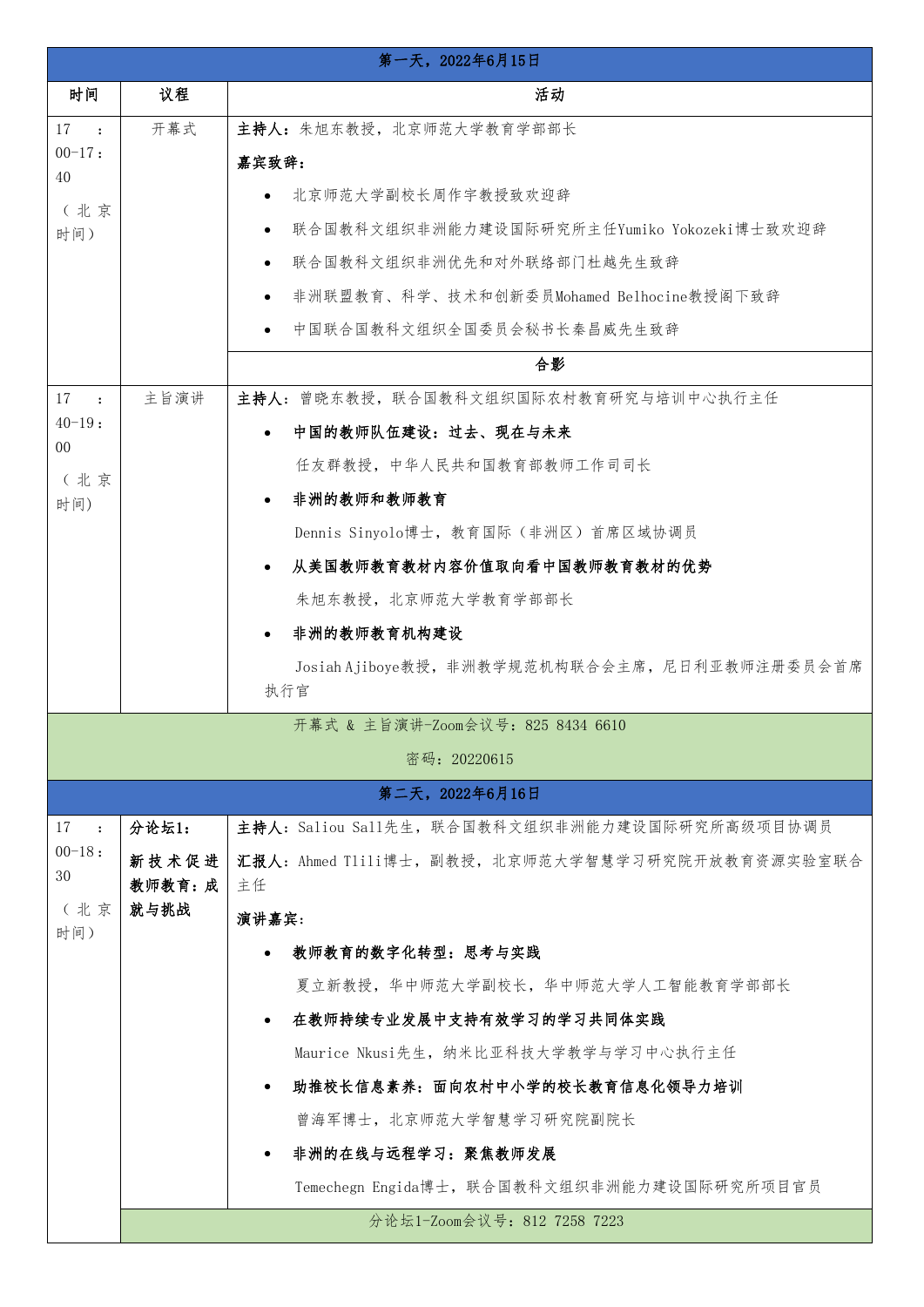|                                | 密码: 20220616                                                          |
|--------------------------------|-----------------------------------------------------------------------|
| 分论坛2:                          | 主持人: 廖伟博士, 北京师范大学教师教育研究中心讲师                                           |
| 高质量乡村<br>教师的培养:<br>政策、实践与      | 汇报人: Kevine Uwingabiye女士, 联合国教科文组织非洲能力建设国际研究所非盟青年志愿<br>者<br>演讲嘉宾:     |
| 研究                             | 提高埃塞俄比亚农村学校的教师和教学质量                                                   |
|                                | Tadesse Melesse博士, 埃塞俄比亚巴哈达尔大学教育与行为科学学院前任院长                           |
|                                | 再造新时代"中师生"——乡村教育振兴背景下小学教师长时段贯通式培养体系设<br>计                             |
|                                | 邬志辉教授,东北师范大学研究生院院长                                                    |
|                                | Tagro Awa博士, 科特迪瓦穆苏克罗职业指导与培训中心主任                                      |
|                                | 地方师范院校助推乡村教师专业发展的实践探索——以广西师范大学为例<br>$\bullet$                         |
|                                | 杨茂庆教授, 广西师范大学教师教育学院院长兼教育学部副部长                                         |
|                                | 分论坛2-Zoom会议号: 869 8418 4572                                           |
|                                | 密码: 842590                                                            |
| 分论坛3:                          | 主持人: Josephine Esaete博士, 乌干达麦克雷雷大学教育学院高级讲师                            |
| 迈向和平与<br>人类命运共<br>同体的教育        | 汇报人: 向芯博士, 北京师范大学(珠海校区)比较教育专业助理教授<br>演讲嘉宾:                            |
|                                | • 中国和平教育的理念与实践<br>刘成教授, 南京大学联合国教科文组织和平研究教席主持人                         |
|                                | 变革性教学法: 以肯尼亚为例<br>Mary Kangethe女士, 肯尼亚联合国教科文组织全国委员会教育部门主任             |
|                                | 进一步切实推进中非教育合作, 培养优秀人才<br>$\bullet$                                    |
|                                | 刘鸿武教授, 浙江师范大学非洲研究院院长                                                  |
|                                |                                                                       |
|                                | Kansiime Edward先生, 鸟干达麦克雷雷大学教育学院讲师                                    |
|                                | 分论坛3-Zoom会议号: 816 8899 4904                                           |
|                                | 密码: 20220616                                                          |
| 总结与展望:<br>$\ddot{\phantom{0}}$ | 主持人: 赵玉池博士, 联合国教科文组织国际农村教育研究与培训中心副主任                                  |
| 伙伴关系与<br>$30-19:$<br>未来合作      | 分论坛1、2和3的汇报人反馈各平行论坛讨论结果                                               |
| (北京                            | 圆桌讨论: 未来愿景和行动                                                         |
| 时间)                            | 小组成员:                                                                 |
|                                | • Yumiko Yokozeki博士, 联合国教科文组织非洲能力建设国际研究所主任                            |
|                                |                                                                       |
|                                | • 余凯教授, 北京师范大学教育学部副部长<br>Tadesse Melesse 博士, 埃塞俄比亚巴哈达尔大学教育与行为科学学院前任院长 |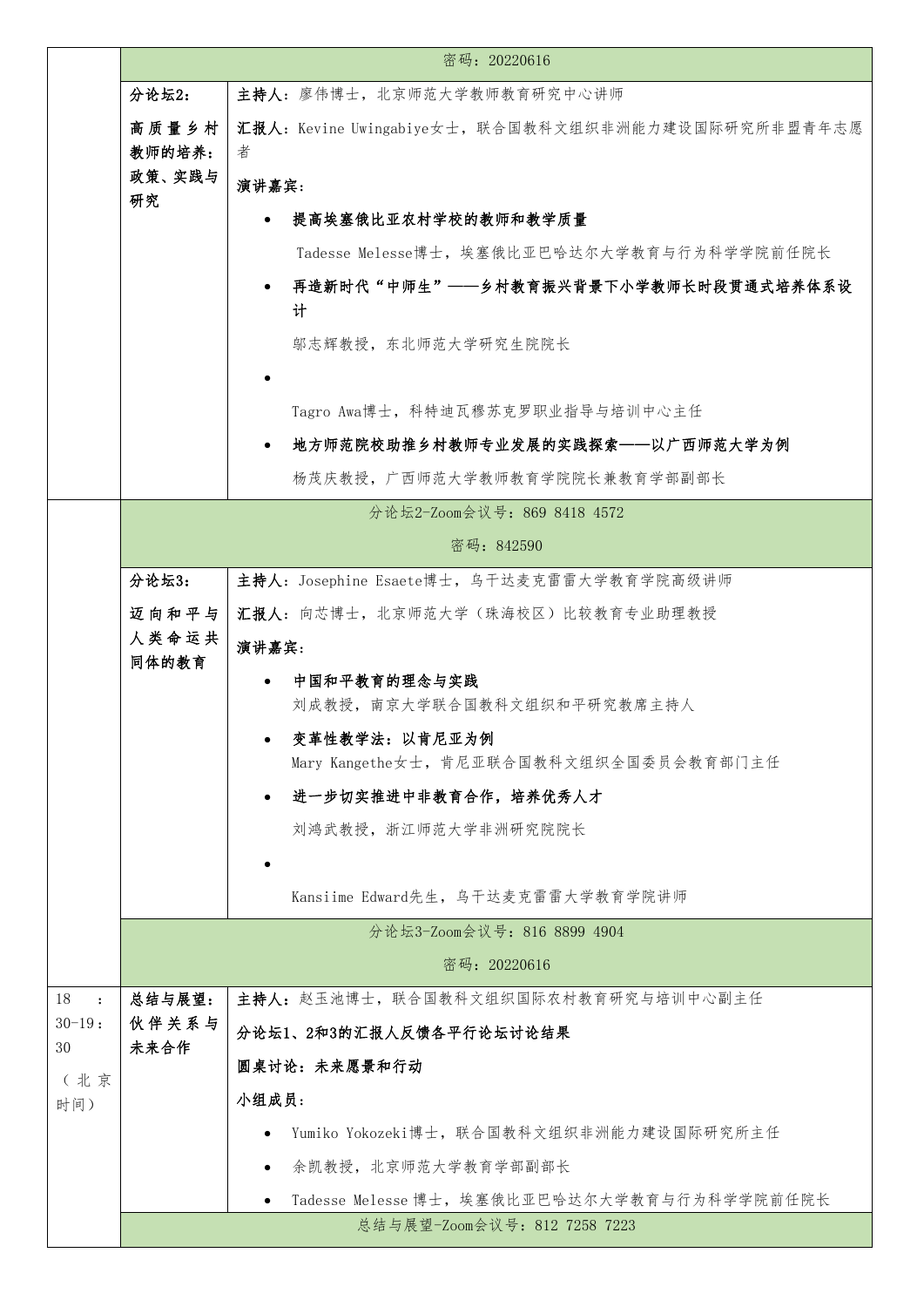## 会议语言:中文、英文;提供同声传译。

欢迎广大师生登录 ZOOM 会议平台,参与讨论。

## 【**Upcoming events**】**China-Africa Deans of Education Forum 2022**

*The Education 2030 Framework for Action* emphasizes that teachers are the key to achieving all of the Education 2030 agenda, and it also points out that by 2030, 3.2 million more teachers are required to achieve universal primary education and 5.1 million more will be needed to achieve universal lower secondary education, with Africa as the continent with the biggest shortage. It requires urgent attention, with a more immediate deadline, because the equity gap in education is exacerbated by the shortage and uneven distribution of professionally trained teachers, especially in disadvantaged areas.

*The Continental Education Strategy for Africa (2016-2025) (CESA)* includes 'revitalise the teaching profession to ensure quality and relevance at all levels of education' as the first of its 12 strategic objectives, to set up a qualitative system of education and training to provide the African continent with efficient human resources adapted to African core values and therefore capable of achieving the vision and ambitions of the African Union.

To deal with both the shortage and the quality of teachers, Teacher Education Institutions (TEIs) or Teacher Training Institutions (TTIs) play an indispensable role.

In this context, the China-Africa Deans of Education Forum 2022, hosted by Beijing Normal University and organised by Faculty of Education of Beijing Normal University, UNESCO International Institute for Capacity Building in Africa (IICBA) and UNESCO International Research and Training Centre for Rural Education (INRULED), is to be held on **15-16 June** this year, aiming to build a platform for knowledge sharing and policy dialogue between researchers, practitioners and policy-makers in the field of teacher education both in China and African countries, to discuss and reflect on teacher-related issues at the local, national and international levels, and to build a China-Africa community with a shared future innovatively and cooperatively.

The Forum consists of keynote speeches, three parallel sessions and a plenary session.

The keynote speeches will focus on the theme '**Reimagine Teacher Education towards a Shared Future**', discussing how to establish and ensure teacher education with high quality in the complex post-epidemic context and exploring new models of cooperation between TEIs in China and Africa.

The three parallel sessions focus on the following themes:

## **Parallel Session 1: Technology-enhanced Teacher Education: Achievements and Challenges**

This session will review the implications of technology for inclusiveness, equity, and quality of teacher training and development. Deans of Education from China and Africa will share their experiences of harnessing technology for quality teacher preparation and in-service professional development.

## **Parallel Session 2: Quality Teachers for Rural Schools: Policy, Practice and Research Evidence**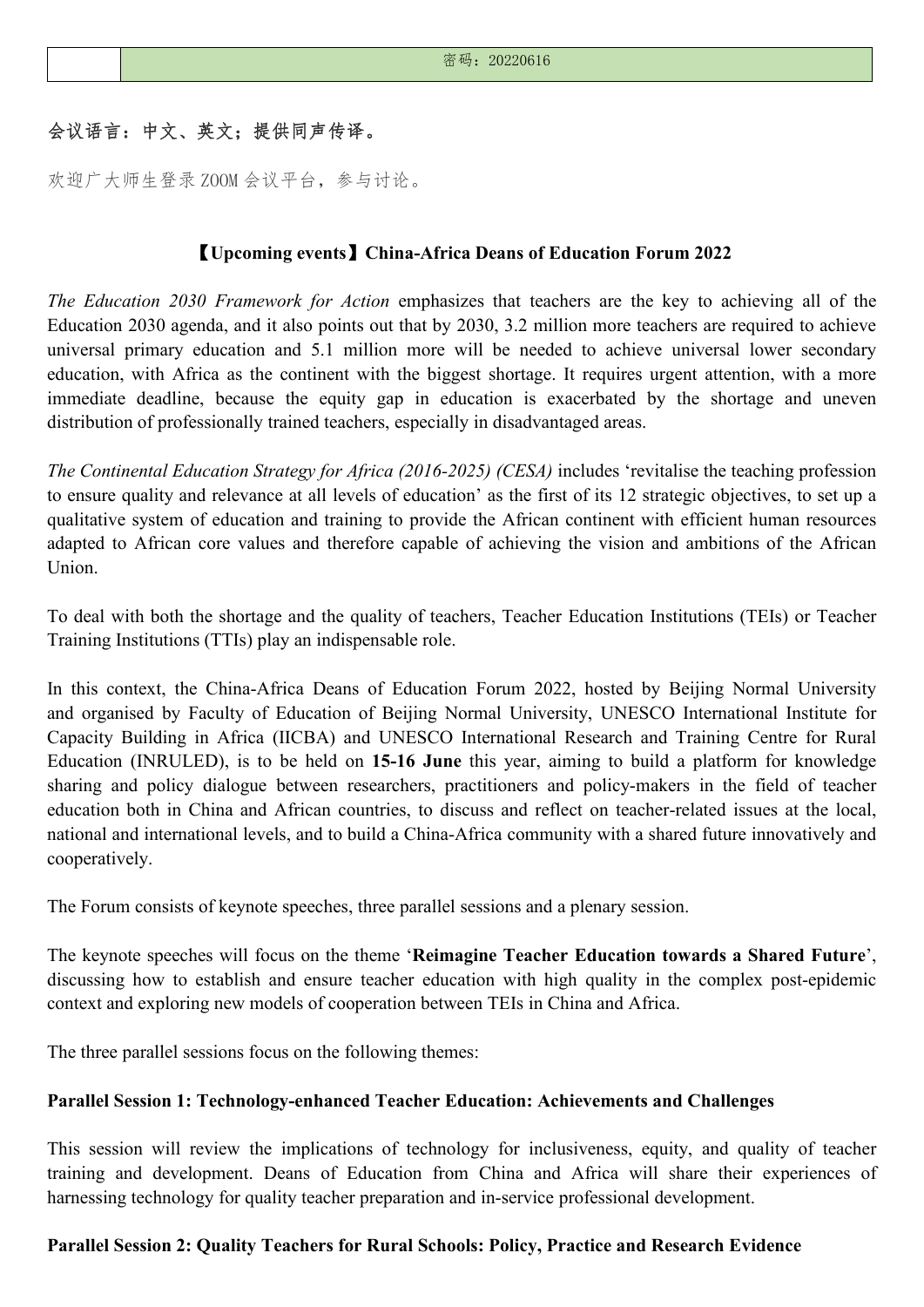Deans of School of Education or Teacher Education from both sides will address issues of preparing qualified teachers for rural schools. Policies, evidence-based research and innovative practices would be shared in terms of teacher qualification, relevance of teacher education programmes and teacher support in rural areas.

## **Parallel Session 3: Education towards Peace and a Community with a Shared Future**

In this session, representatives will share practice, challenges, and plans to train teachers as agents of change with knowledge and attitudes that permit every student to work on building a peaceful and a shared future for mankind.

Further to the keynote speeches and parallel sessions, the plenary session will focus on approaches to build up and strengthen the stronger partnership and create cooperation opportunities to generate innovation for sustainable development.

## **Organisers**

Supported by: National Commission of the People's Republic of China for UNESCO

Hosted by: Beijing Normal University

Organised by: Faculty of Education, Beijing Normal University

UNESCO International Institute for Capacity Building in Africa (IICBA)

UNESCO International Research and Training Centre for Rural Education (INRULED)

Co-organised by: Institute of Africa Studies, Zhejiang Normal University (IASZNU)

Centre for Teacher Education Research of Beijing Normal University, Key Research Institute of Humanities and Social Sciences for Universities, Ministry of Education of China

Institute of International and Comparative Education of Beijing Normal University, Key Research Institute of Humanities and Social Sciences for Universities, Ministry of education of China

Huiyan International College, Faculty of Education, Beijing Normal University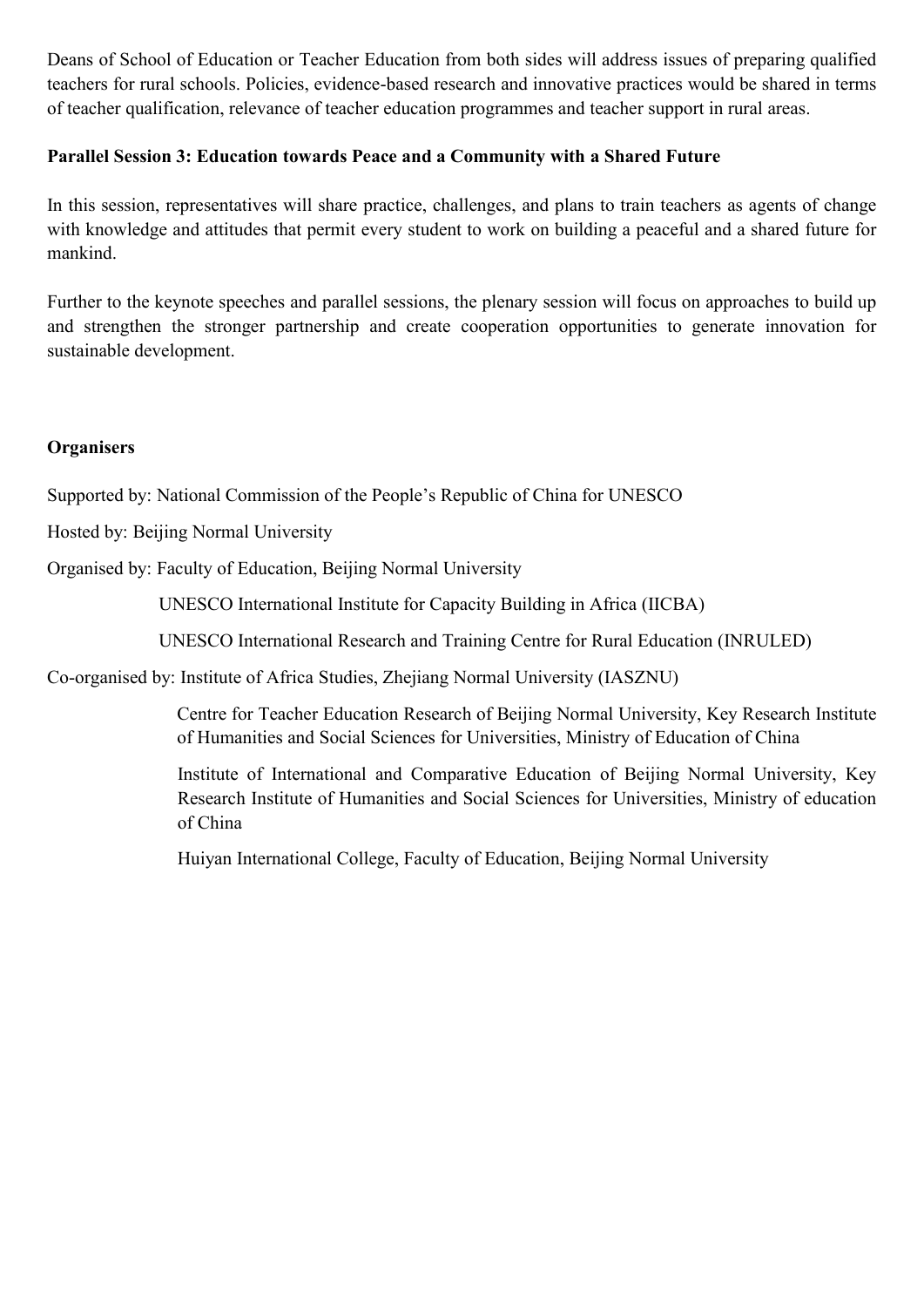## **Agenda**

|                                     | Day 1, 15 June 2022                                                                                                                                                                       |
|-------------------------------------|-------------------------------------------------------------------------------------------------------------------------------------------------------------------------------------------|
| 17:00-17:40                         | <b>Opening Ceremony</b>                                                                                                                                                                   |
| Beijing Time (GMT+8)<br>12:00-12:40 | Moderator: Prof. ZHU Xudong, Dean of Faculty of Education, Beijing Normal University, the People's<br>Republic of China                                                                   |
| Addis Ababa Time (GMT+3)            | <b>Opening remarks</b>                                                                                                                                                                    |
|                                     | Welcoming remarks by Prof. ZHOU Zuoyu, Vice President, Beijing Normal University, the People's<br>Republic of China                                                                       |
|                                     | Welcoming remarks by Dr. Yumiko Yokozeki, Director, UNESCO International Institute for Capacity<br><b>Building in Africa (IICBA)</b>                                                      |
|                                     | Speech by Mr. DU Yue, African Department, Priority Africa and External Relations, UNESCO                                                                                                  |
|                                     | Speech by H.E. Prof. Mohamed Belhocine, Commissioner for Education, Science, Technology and<br>Innovation (ESTI), African Union                                                           |
|                                     | Speech by Mr. QIN Changwei, Secretary-General of the Chinese National Commission for UNESCO,<br>the People's Republic of China                                                            |
|                                     | Group photo                                                                                                                                                                               |
| 17:40-19:00                         | <b>Keynote Speeches</b>                                                                                                                                                                   |
| Beijing Time (GMT+8)                | Theme: Reimagine Teacher Education towards a Shared Future                                                                                                                                |
| 12:40-14:00                         | Moderator: Prof. ZENG Xiaodong, Executive Director, UNESCO International Research and Training Centre                                                                                     |
| Addis Ababa Time (GMT+3)            | for Rural Education (INRULED)                                                                                                                                                             |
|                                     | Teacher Development in China: Past, Present and Future                                                                                                                                    |
|                                     | Prof. REN Youqun, Director-General of Department of Teacher Education, Ministry of Education, the<br>People's Republic of China                                                           |
|                                     | <b>Teachers and Teacher Education in Africa</b>                                                                                                                                           |
|                                     | Dr. Dennis Sinyolo, Chief Regional Coordinator, Education International/Africa and Chairperson of the<br><b>AUC Teacher Cluster</b>                                                       |
|                                     | Rethinking the Comparative Advantages of Chinese Teacher Education Textbooks on the Basis of Content<br>Analysis Evidence from the United States                                          |
|                                     | Prof. ZHU Xudong, Dean of Faculty of Education, Beijing Normal University, the People's Republic of<br>China                                                                              |
|                                     | <b>Building Teacher Education Institutes in Africa</b>                                                                                                                                    |
|                                     | Prof. Josiah Ajiboye, President of Africa Federation for Teaching Regulatory Authorities (AFTRA) &<br>Registrar/Chief Executive, Teachers Registration Council of Nigeria (TRCN), Nigeria |
| Zoom link                           | https://zoom.us/j/82584346610?pwd=WIV6MThLNVIzNkdid2pRV2tRbVNFdz09                                                                                                                        |
|                                     | Meeting ID: 825 8434 6610                                                                                                                                                                 |
|                                     | Passcode: 20220615                                                                                                                                                                        |
|                                     | Day 2, 16 June 2022                                                                                                                                                                       |
| 17:00-18:30                         | Parallel Session 1: Technology-enhanced Teacher Education: Achievements and Challenges                                                                                                    |
| Beijing Time (GMT+8)                | Moderator: Mr. Saliou Sall, Senior Programme Coordinator, UNESCO International Institute for Capacity                                                                                     |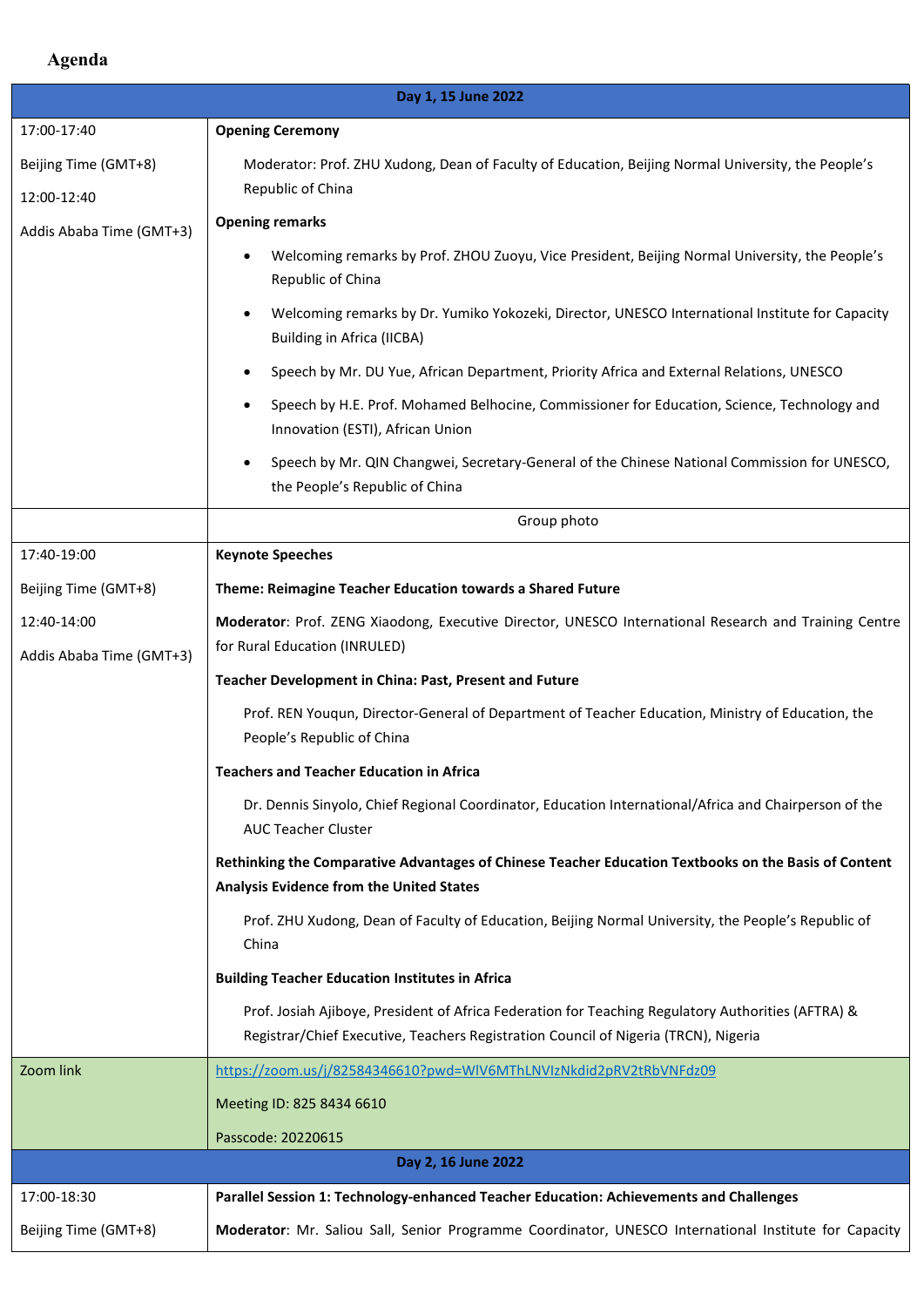| 12:00-13:30              | <b>Building in Africa (IICBA)</b>                                                                                                                                                      |
|--------------------------|----------------------------------------------------------------------------------------------------------------------------------------------------------------------------------------|
| Addis Ababa Time (GMT+3) | Rapporteur: Dr. Ahmed Tlili, Associate Professor, Co-Director of the OER Lab, Smart Learning Institute,<br>Beijing Normal University, Tunisia                                          |
|                          | Speakers:                                                                                                                                                                              |
|                          | <b>Digital Transformation of Teacher Education: Thoughts and Practice</b><br>٠                                                                                                         |
|                          | Prof. XIA Lixin, Vice President of Central China Normal University (CCNU) ; Dean of Faculty of<br>Artificial Intelligence in Education, CCNU, the People's Republic of China           |
|                          | Learning Community of Practice Supporting Effective Connected Learning during Teacher<br><b>Continuous Professional Development</b>                                                    |
|                          | Mr. Maurice Nkusi, Acting Director, Teaching and Learning Unit, Namibia University of Science and<br>Technology, Namibia                                                               |
|                          | Boosting Principals' Information Literacy: Education Informatization Leadership Training for<br><b>School Principals in Rural China</b>                                                |
|                          | Dr. ZENG Haijun, Vice Dean, Smart Learning Institute of Beijing Normal University, the People's<br>Republic of China                                                                   |
|                          | Online and Distance Learning (ODL) in Africa: Teacher Development in Focus                                                                                                             |
|                          | Dr. Temechegn Engida, Programme Officer, UNESCO International Institute for Capacity Building in<br>Africa (IICBA)                                                                     |
| Zoom link                | https://zoom.us/j/81272587223?pwd=d3c2VzUzcjM3RzlxVXp0em9VN0lldz09                                                                                                                     |
|                          | Meeting ID: 812 7258 7223                                                                                                                                                              |
|                          | Passcode: 20220616                                                                                                                                                                     |
|                          | Parallel Session 2: Quality Teachers for Rural Schools: Policy, Practice and Research Evidence                                                                                         |
|                          | Moderator: Dr. LIAO Wei, Lecturer, Centre for Teacher Education Research, Beijing Normal University, the<br>People's Republic of China                                                 |
|                          | Rapporteur: Ms. Kevine Uwingabiye, AU Young Volunteer, UNESCO International Institute for Capacity<br><b>Building in Africa (IICBA)</b>                                                |
|                          | Speakers:                                                                                                                                                                              |
|                          | Improving the Quality of Teachers and Teaching in Rural Schools of Ethiopia<br>٠                                                                                                       |
|                          | Dr. Tadesse Melesse, Immediate Past Dean, College of Education and Behavioural Sciences, Bahir<br>Dar University, Ethiopia                                                             |
|                          | Rebuilding the New-Era "Normal School Students" - Developing a Long-Term and Thorough<br>٠<br>Training System for Primary School Teachers in Context of Rural Education Revitalisation |
|                          | Prof. WU Zhihui, Dean, Graduate School, Northeast Normal University, the People's Republic of<br>China                                                                                 |
|                          |                                                                                                                                                                                        |
|                          | Dr. Tagro Awa, Director of Cafop Supérieur de Yamoussoukro, Cote d'Ivoire                                                                                                              |
|                          | Practice of Local Teacher Education Institutions on Promoting Rural Teachers' Professional<br>$\bullet$<br><b>Development: A Case from Guangxi Normal University</b>                   |
|                          | Prof. YANG Maoqing, Dean, College of Teacher Education and Vice Dean of Faculty of Education,                                                                                          |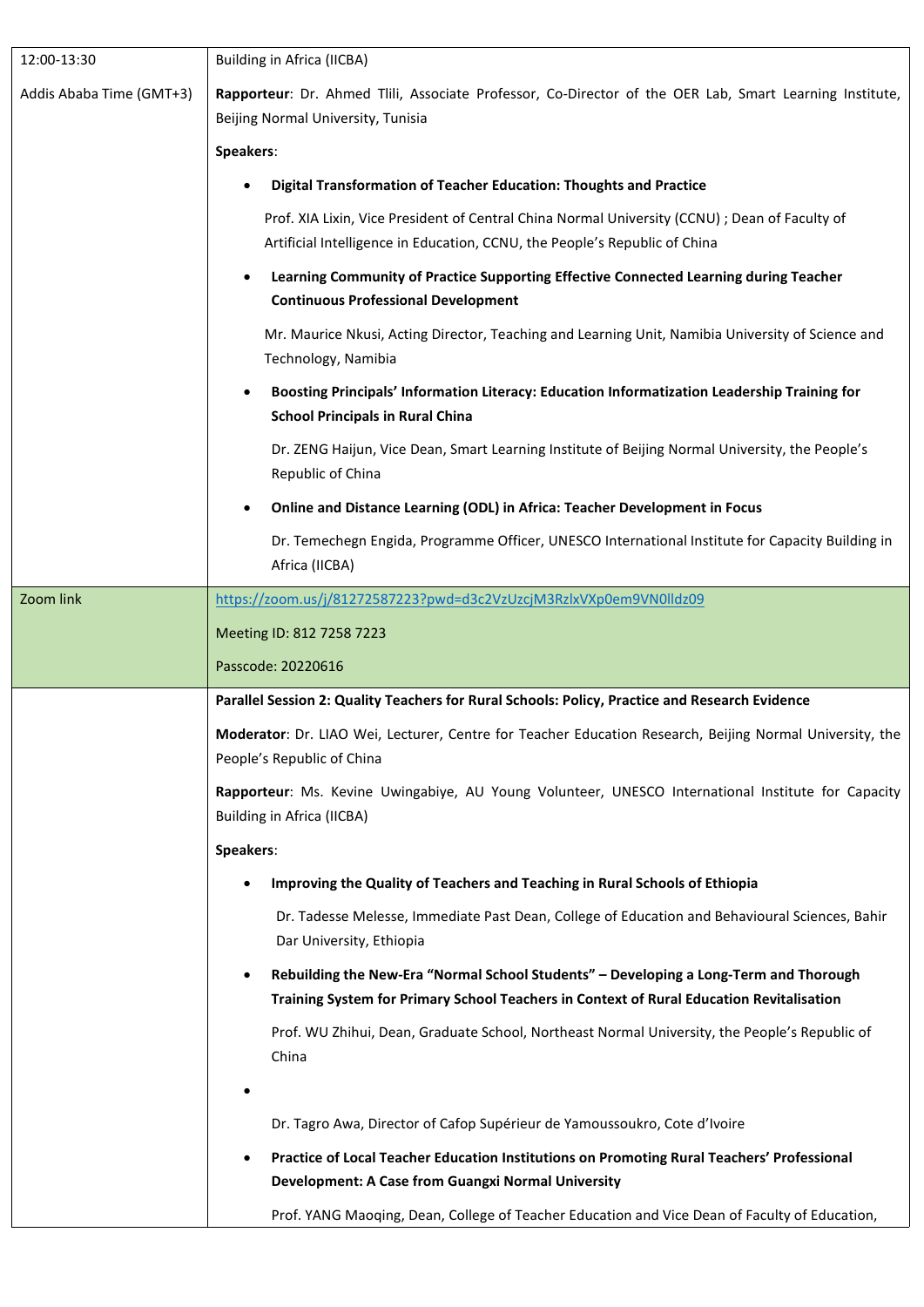|                          | Guangxi Normal University, the People's Republic of China                                                                                                                               |
|--------------------------|-----------------------------------------------------------------------------------------------------------------------------------------------------------------------------------------|
| Zoom link                | https://zoom.us/j/86984184572?pwd=SkdkUkRKUlpDOWFzSUtlcWlHajYyQT09                                                                                                                      |
|                          | Meeting ID: 869 8418 4572                                                                                                                                                               |
|                          | Passcode: 842590                                                                                                                                                                        |
|                          | Parallel Session 3: Education towards Peace and a Community with a Shared Future                                                                                                        |
|                          | Moderator: Dr. Josephine Esaete, Senior Lecturer, School of Education, Makerere University, Uganda                                                                                      |
|                          | Rapporteur: Dr. XIANG Xin, Lecturer, Institute of International and Comparative Education, Faculty of<br>Education, Beijing Normal University at Zhuhai, the People's Republic of China |
|                          | Speakers:                                                                                                                                                                               |
|                          | The Concept and Practice of Peace Education in China<br>$\bullet$<br>Prof. LIU Cheng, Holder of UNESCO Chair on Peace Studies, Nanjing University, the People's<br>Republic of China    |
|                          | <b>Transformative Pedagogy: The Case of Kenya</b><br>$\bullet$                                                                                                                          |
|                          | Ms. Mary Kangethe, Director, Education Programme, National Commission for UNESCO, Kenya                                                                                                 |
|                          | Further Practically Promote China-Africa Educational Cooperation and the Cultivation of<br>$\bullet$<br><b>Outstanding Talents</b>                                                      |
|                          | Prof. LIU Hongwu, Dean, Institute of African Studies, Zhejiang Normal University, the People's<br>Republic of China                                                                     |
|                          |                                                                                                                                                                                         |
|                          | Mr. Kansiime Edward, Lecturer, School of Education, Makerere University, Uganda                                                                                                         |
|                          |                                                                                                                                                                                         |
| Zoom link                | https://zoom.us/j/81688994904?pwd=Z3FKMVlLOTUxeVJzb1pNYi8vTkZodz09                                                                                                                      |
|                          | Meeting ID: 816 8899 4904                                                                                                                                                               |
|                          | Passcode: 20220616                                                                                                                                                                      |
| 18:30-19:30              | Wrap-up and Closing: Partnership and Future Cooperation                                                                                                                                 |
| Beijing Time (GMT+8)     | Moderator: Dr. ZHAO Yuchi, Deputy Director, UNESCO International Research and Training Centre for Rural                                                                                 |
| 13:30-14:30              | <b>Education (INRULED)</b>                                                                                                                                                              |
| Addis Ababa Time (GMT+3) | <b>Rapporteurs Present Key Points of Each Session</b>                                                                                                                                   |
|                          | Roundtable Discussion: Vision and Actions for the Future                                                                                                                                |
|                          | <b>Panellists:</b>                                                                                                                                                                      |
|                          | Dr. Yumiko Yokozeki, Director, UNESCO International Institute for Capacity Building in Africa (IICBA)<br>$\bullet$                                                                      |
|                          | Prof. YU Kai, Vice Dean, Faculty of Education, Beijing Normal University, the People's Republic of<br>$\bullet$<br>China                                                                |
|                          | Dr. Tadesse Melesse, Immediate Past Dean, College of Education and Behavioural Sciences, Bahir<br>$\bullet$<br>Dar University, Ethiopia                                                 |
| Zoom link                | https://zoom.us/j/81272587223?pwd=d3c2VzUzcjM3RzlxVXp0em9VN0lldz09                                                                                                                      |
|                          | Meeting ID: 812 7258 7223                                                                                                                                                               |
|                          | Passcode: 20220616                                                                                                                                                                      |